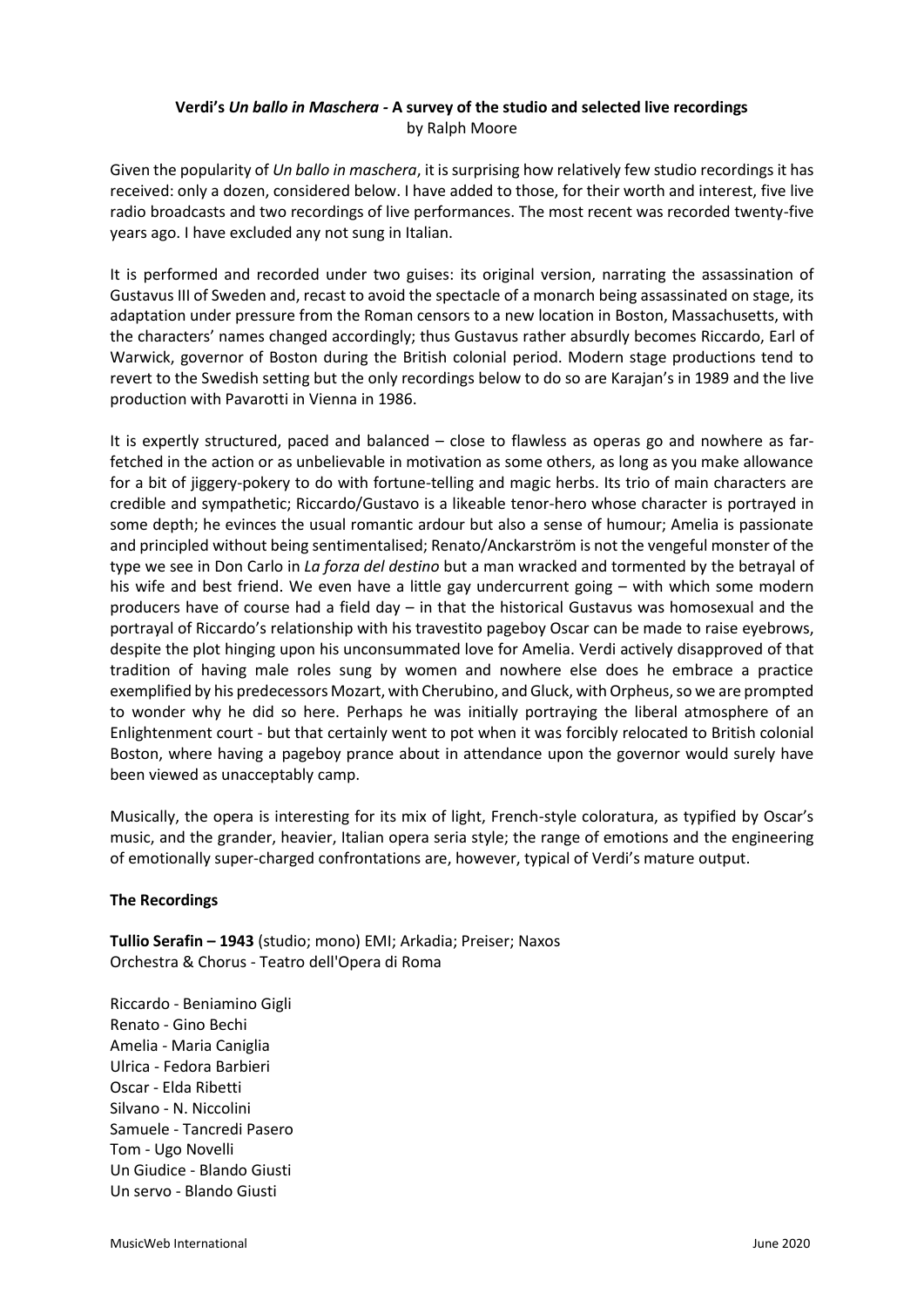This classic, first complete recording of one of Verdi's most melodious and approachable operas continues to appear very cheaply on a variety of labels, but in whatever incarnation you hear it - and presumably Pristine will eventually get around to remastering it best of all - you must put up with what is inevitably elderly mono sound with some constant background hiss and a limited dynamic range but otherwise a perfectly acceptable quality for its vintage, hardly worse than early 50's mono.

It was made during a time when the Allies were poised to ensure Italian capitulation; it is a fascinating historico-musicological fact that some wonderful recordings were being made contemporaneously in Nazi Germany regardless of the implosion of the Fascist state and its war aims.

For all his vocal splendour, Gigli has never been my favourite tenor but his irritating mannerisms of gulping and over-emoting are hardly in evidence here and he sounds considerably more boyish than his actual 53 years, chuckling winningly in "È scherzo od è follia" and rising magnificently to the desperation of "Forse la soglia attinse". His regular partner Maria Caniglia is already evincing signs of decline despite not yet being forty, yet hers was a grand, passionate spinto soprano which, while never perfect nor always sweet on the ear nor even completely under control, was, to be fair, apparently never recorded as gratefully as the tenor's voice. Her lower register is striking and she is not yet singing too often under the note, a fault which later crept in. She is never less than wholly committed to the emotional import of her music and her moving "Morrò, ma prima in grazia" is an example of singing in the old, grand manner. The thirty-year-old Gino Bechi tears a passion to tatters as Renato, exhibiting one of the most sheerly exciting Italian baritones ever to stride stage - and I include Ruffo, Stracciari and Amato in that category. He doesn't attempt much in the way of variety of colour or subtlety of expression, so he is a bit of a pantomime villain right from the word go - but what a sound he makes. An even younger Fedora Barbieri at 23 completely and commandingly inhabits the role of Ulrica, displaying extraordinary vocal maturity and artistic confidence as the prophetess. Elda Ribetti is no more shrill or annoying than most coloratura sopranos as Oscar; in my experience the best has been Reri Grist in Leinsdorf's highly recommendable recording. It is odd to see the great basso Tancredi Pasero cast in the minor role of Samuel the conspirator but his presence lends vocal glamour.

Tullio Serafin is of course completely at home conducting this archetypal Verdi opera and the Rome Opera forces sound as though they are enjoying their part in proceedings, singing and playing con gusto.

**Angelo Questa – 1954** (radio broadcast; mono) Warner Fonit; Cetra Orchestra & Chorus - RAI Torino

Riccardo - Ferruccio Tagliavini Renato - Giuseppe Valdengo Amelia - Maria Curtis Verna Ulrica - Pia Tassinari Oscar - Maria Erato Silvano - Alberto Albertini Samuele - Marco Stefanoni Tom - Vito Susca Un Giudice - Emilio Renzi Un servo - Emilio Renz

(Modified from my [previous review\)](http://www.musicweb-international.com/classrev/2012/Oct12/Verdi_Ballo_2564661439.htm)

This radio broadcast performance was one of the many issued by Cetra in the 1950's which still form a valuable repository of some of the best Italian voices of that era singing mainstream and even somewhat rarer repertoire. Many tended - and understandably still tend - to be overshadowed by the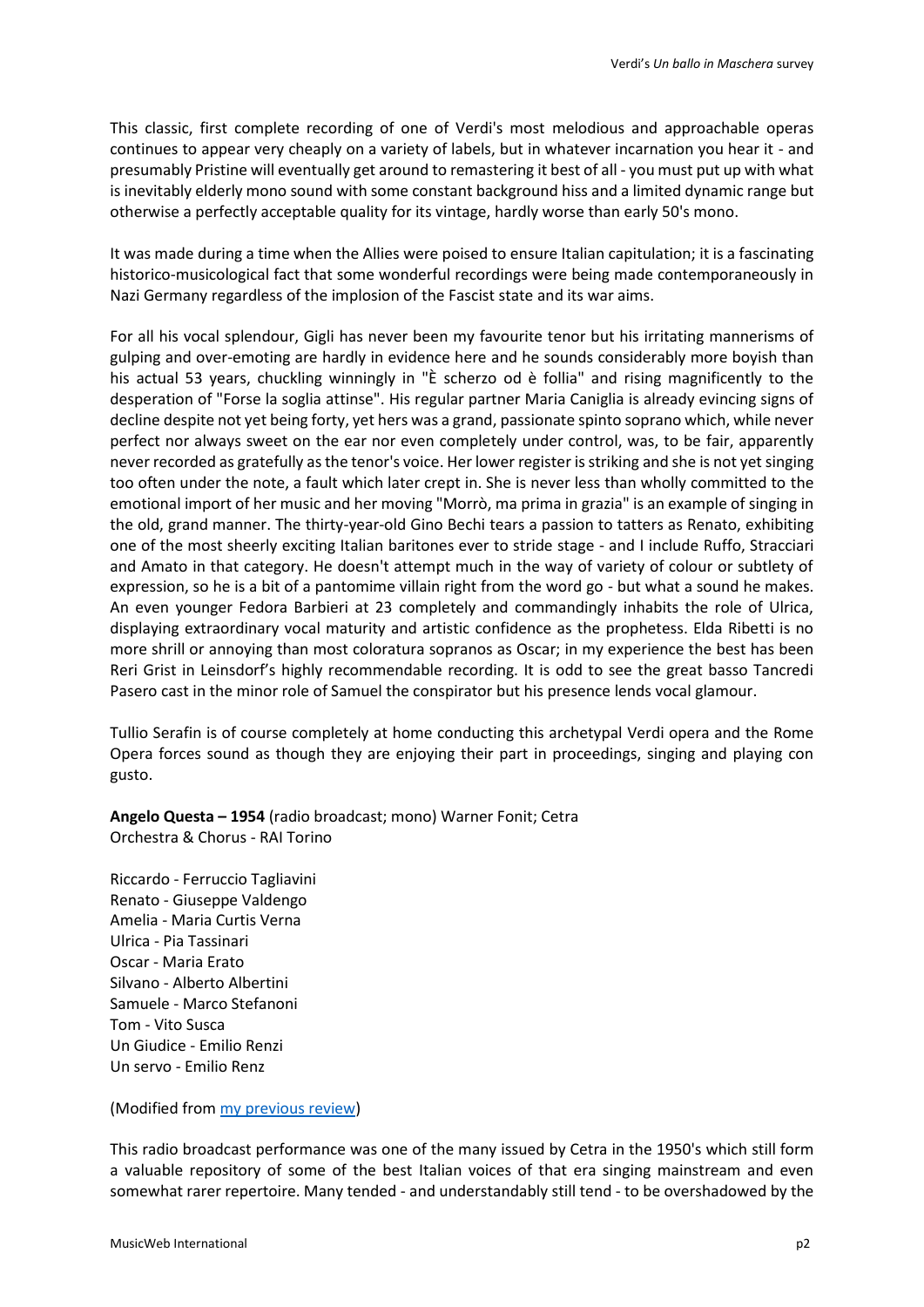EMI and Decca output of the day yet they cannot be overlooked by any serious collector, being of great artistic and historical interest. One or two, in the estimation of some, even lead the field despite their mono sound - I am thinking here of Taddei's *Rigoletto* also conducted by Angelo Questa and featuring the same elegant tenor as here, Ferruccio Tagliavini. For some reason I previously long overlooked this 1954 recording but now wonder why; perhaps it was because the *Gramophone* was decidedly lukewarm in its reception back in its 1957 review and Lord Harewood cursorily dismisses it in few words in *Opera on Record*, but with the current dearth of true Verdi singers, we are surely now disposed to be more appreciative of its considerable merits.

Questa is not especially celebrated today but he conducts a thoroughly idiomatic performance, just as he does in the Cetra *Aida* with a young Corelli and spinto soprano Mary Curtis in the title role. She was American-born but began her considerable career in Italy, having married her teacher Ettore Verna and Italianised her name. She has a smooth, powerful, but not very distinctive voice which is quite up to the demands of the part without providing many thrills. Had she not been active at the same time as Callas and Tebaldi she might have been more celebrated but she is still an estimable artist who sang a formidable Gioconda to Corelli's Enzo in Philadelphia in the 60's.

Ferruccio Tagliavini, whose 70th birthday party I attended at Asti's in 1983 in the company of various Met luminaries such as Jerome Hines, is a glamorous, stylish Riccardo very much in the Bergonzi mould, with a sweetness and delicacy typical of one renowned for his "honeyed mezza voce" but the heft to convey passion in "Forse la soglia attinse". He incorporates a charmingly infectious chuckle into his voice for "È scherzo od è follia" and is in many ways a very attractive singer of the old school.

Baritone Giuseppe Valdengo will chiefly be known to aficionados as a superb Falstaff for Toscanini; he has a firm, vibrant, authentically Italianate baritone with a fast vibrato, a slightly strained top and superb diction. His legato in "Eri tu" is exemplary.

Pia Tassinari is a surprisingly successful Ulrica with a booming lower register while the Oscar - a part Verdi always feared would be under-cast - is a singer previously unknown to me, Maria Erato, who has a slightly husky, boyish timbre and considerable coloratura facility, thus ideally suited to the role.

The sound is clear, clean, undistorted mono. No libretto but the evocative original LP cover artwork is reproduced.

**Arturo Toscanini – 1954** (composite recording from two radio broadcasts; mono) RCA; Myto; GOP; Pristine (Ambient Stereo) NBC Symphony Orchestra; Robert Shaw Chorale

Riccardo - Jan Peerce Renato - Robert Merrill Amelia - Herva Nelli Ulrica - Claramae Turner Oscar - Virginia Haskins Silvano - George Cehanovsky Samuele - Nicola Moscona Tom - Norman Scott Un Giudice - John Carmen Rossi Un servo - John Carmen Rossi

It is one of the great blessings of opera history that Toscanini had so long a career and was in a position to commit his Verdi interpretations onto disc with a first-rate orchestra, excellent singers and (for its time) perfectly good mono sound, now much improved by the last RCA remastering to afford both greater warmth and clarity but even better in Pristine's Ambient Stereo (very positively [reviewed](http://www.musicweb-international.com/classrev/2009/Oct09/Toscanini_Ballo_paco032.htm) by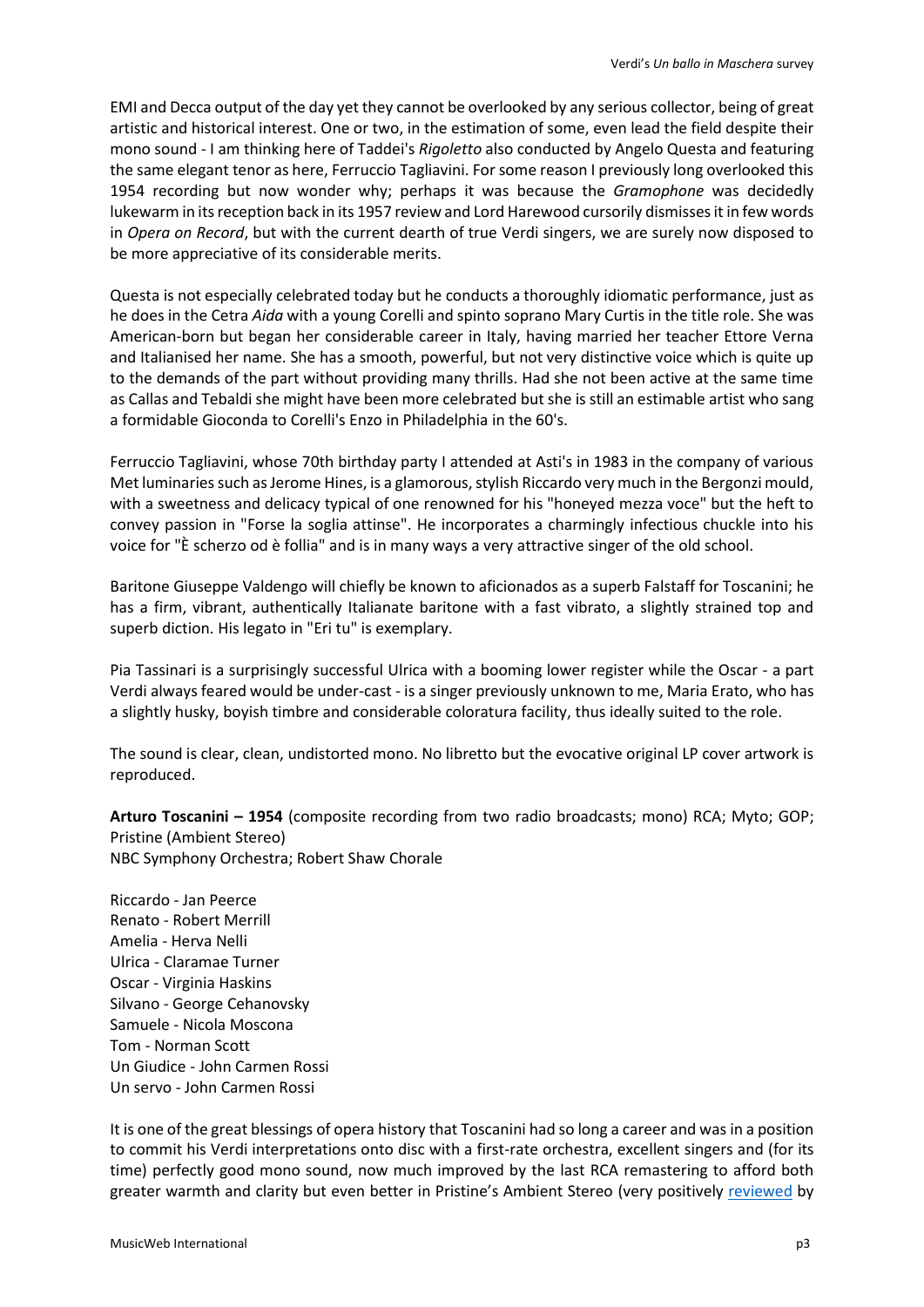my MWI colleague Rob Maynard), to the point whereby one hardly notices the dry sound. He knew Verdi well, played through his music with him and must be credited with both authority and authenticity when it comes to matters of tempi and fidelity to the score; this is as close as we shall ever get to hearing what Verdi himself demanded in the theatre (even if he did not always get it).

This was the last opera Toscanini conducted, just weeks before his retirement. Unbelievably, he had first conducted it a La Scala in 1903 and after the second broadcast on January 24<sup>th</sup> 1954, he told a friend, "This was my last opera performance. I began by hearing a performance of *Un Ballo in maschera*  at the age of four, up in the gallery; and I've finished by conducting it at eighty-seven." (In fact, he had misremembered; he heard his first performance aged three!) All his renowned virtues are still on display: passion, rhythmic solidity, attack and tenderness. He conducts with unparalleled vigour, exhorting his orchestra to attack phrases where necessary.

Jan Peerce had a rather tight, but powerful tenor quite similar to that of his brother-in-law Richard Tucker. He was a late replacement for Jussi Björling and sings with spritely, forthright fervour. He has ringing top notes and sings with particular ardour in the "Teco io sto" duet, thereby also bringing out the best in his soprano partner. Nuances which Björling might have found are passed over. His mostly straightforward manner is replicated by Robert Merrill, who often simply "stands and sings", pouring out a stream of glorious tone but also manages to inject emotional nuance into his showpiece aria. Toscanini admired Merrill and was always able to bring out the best in his performances, raising his level of interpretative subtlety to match the splendour of his singing. The two basses are fine company regulars.

The distaff side of the casting is a little less impressive. Virginia Haskins as Oscar is somewhat smallvoiced and tweety but perfectly pleasant; she is, however, understandably harried by Toscanini's extreme speeds. Claramae Turner is Iikewise more than adequate, with a good lower register but something of a hole in the middle of her voice, where resonance is lost. Herva Nelli was always an excellent, if not quite front-rank, soprano; she has a well-schooled, properly registered soprano and completes a trio of female singers, all of whom are bested by singers elsewhere but are nonetheless up to the demands of the music.

This is not, then, perhaps a first choice but it is what I perversely like to call "an essential supplement" for the drive of Toscanini's conducting and the homogeneity of the ensemble.

**Antonino Votto – 1956** (studio; mono) EMI; Naxos Orchestra & Chorus - Teatro alla Scala

Riccardo - Giuseppe di Stefano Renato - Tito Gobbi Amelia - Maria Callas Ulrica - Fedora Barbieri Oscar - Eugenia Ratti Silvano - Ezio Giordano Samuele - Silvio Maionica Tom - Nicola Zaccaria Un Giudice - Renato Ercolani

I prefer this to the much-vaunted alternative live recording from the following year featuring Bastianini rather than Gobbi; I do not think the added electricity of that live performance outweighs the pleasure derived from hearing the opera in the clear sound of the studio version and dramatically there really isn't that much difference. However, all four principals here, for all that they are impassioned and vivid in their acting, evince their usual vocal flaws and must all yield to better, more complete Verdian singers elsewhere: Callas mixes velvety tone and trenchant lower register with some strident top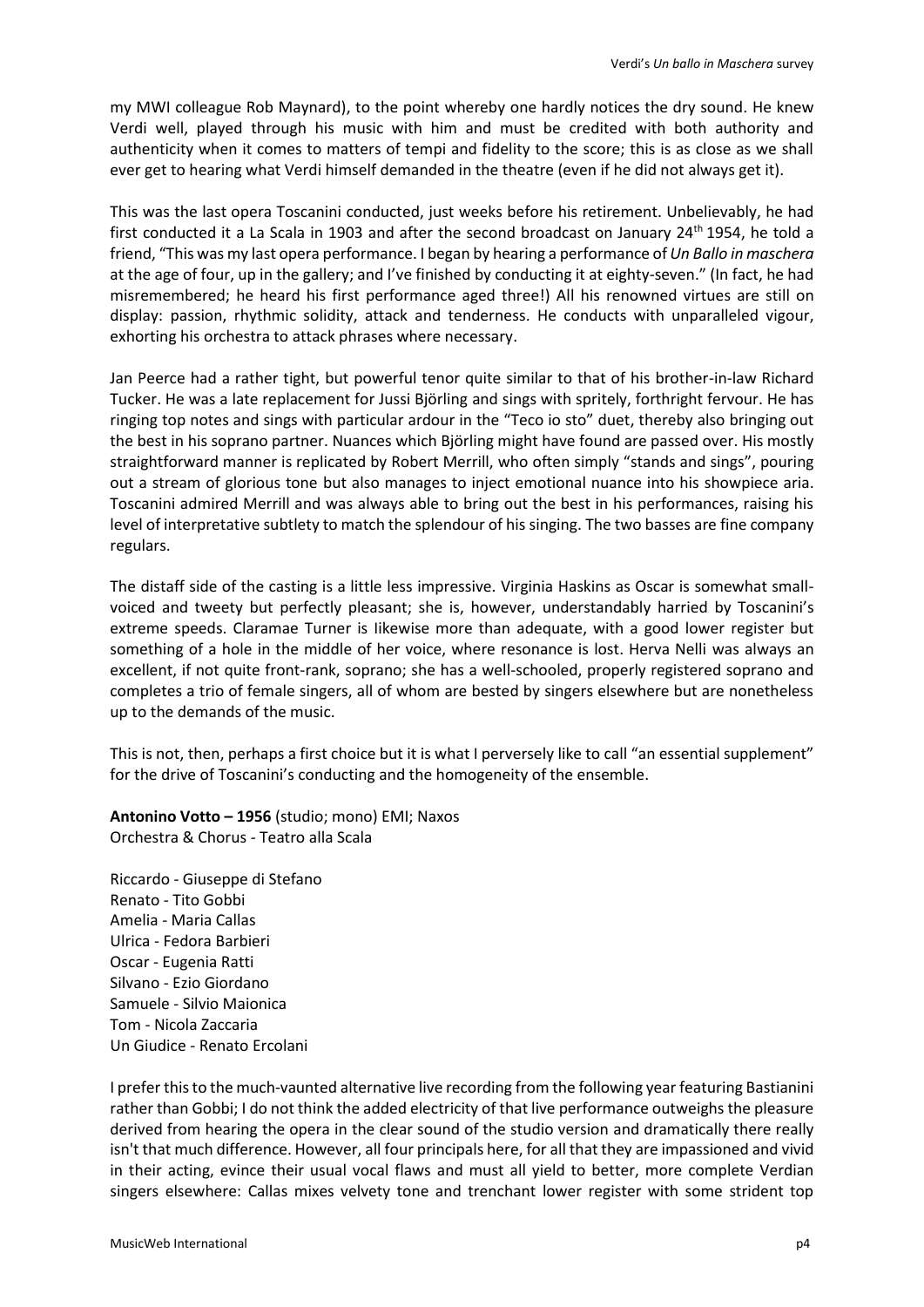notes, Barbieri is stentorian and her registers are not fully integrated, Di Stefano often sounds sharp and yelps a bit, and Gobbi, while displaying his habitual and formidable insight and artistry, also strains on top notes. In comparison, for Leinsdorf, for example, Price is often as magnificent as Callas with her smoky, soaring spinto, Verrett is more characterful than Barbieri and has a more integrated voice, Bergonzi is much more at ease than Di Stefano with both Riccardo's yearning phrases and the lighter, more humorous sections of the score, and Merrill, while not matching Gobbi for nuance, nonetheless gives one of his subtlest performances.

Having said that, the odd flap on a top note is as nothing to Callas' emotional involvement and I still want to own this for her unique plangency and psychological insight even if, overall, this is not perhaps quite the winner it would appear to be, especially as the sound is still mono.

**Gianandrea Gavazzeni – 1957** (live; mono) Opera d'Oro; Arkadia; Melodram; EMI; Urania; Premiere; Regis; Myto Orchestra & Chorus - Teatro alla Scala

Riccardo - Giuseppe di Stefano Renato - Ettore Bastianini Amelia - Maria Callas Ulrica - Giulietta Simionato Oscar - Eugenia Ratti Silvano - Giuseppe Morresi Samuele - Antonio Cassinelli Tom - Marco Stefanoni Un Giudice - Angelo Mercuriali Un servo - Antonio Ricci

I am surprised that so many previous reviewers are so tolerant of the gruesome sound of this set clearly a recording from off the radio: thin, boxy and constricted. The cast is outstanding; Callas is marginally even more animated and secure of voice – especially in her production of three stunning top Cs - than in the studio recording made the previous year (see directly above), recorded before she had sung the role on stage as per here; Bastianini is in leonine voice if sometimes a little unsteady (as in "Eri tu") and Di Stefano is once again a model of involvement if somewhat stretched. Simionato is more vibrant here than Barbieri in 1956, though there isn't much in it; on the other hand, although he strains to manage the top notes, Gobbi offers an incomparably nuanced Renato on the Votto set compared with Bastianini's more forthright performance here. The aptly named Ratti is irritating in both, but recorded live her squeals set the teeth even more on edge. However, Gavazzeni's direction is more vibrant live than Votto's rather more anonymous studio recording.

On balance, however, I still prefer that studio version to this live recording on the grounds that orchestral detail and vocal subtleties emerge much more clearly there, the sound here being so poor.

**Emidio Tieri – 1957** (live; mono) Andromeda; Premiere Orchestra & Chorus - Teatro Comunale di Firenze

Riccardo - Gianni Poggi Renato - Ettore Bastianini Amelia - Anita Cerquetti Ulrica - Ebe Stignani Oscar - Maria Manni-Jottini Samuele - Giulio Neri Tom - Paolo Washington Un Giudice - Enzo Guagni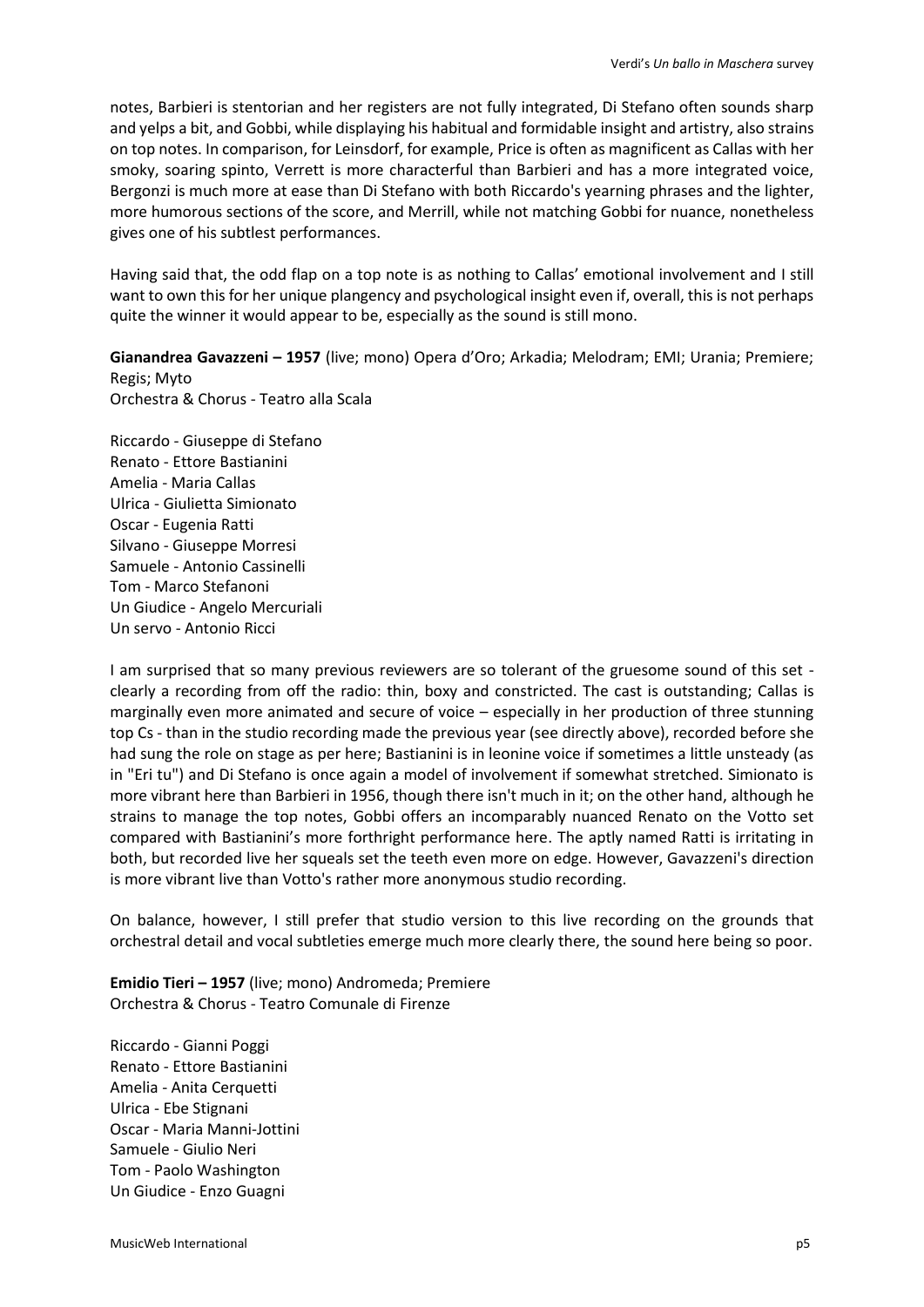#### Un servo - Breno Ristori

It's not for nothing that the cover of the Andromeda issue features the lead soprano and baritone here, in the hope that you might overlook the presence of the dire Poggi, whose bald, uningratiating whine is unfortunately sufficient to negate the attractions of hearing four absolutely peerless artists in Cerquetti, Stignani, Bastianini and Neri. There's only so much sliding up to a note the voice-lover can take; one wonders how and why he was engaged alongside such sterling co-performers -perhaps he sounded better live but somehow I doubt it…

Funnily enough, as with the broken clock syndrome, occasionally Poggi hits a nice top note, as in the conclusion to "La rivedrò nell'estasi", or negotiates a line or two pleasantly – after all, he was engaged by top opera houses – but for the most part the pleasure he affords the ear is limited. Given the squeaky, nasal Oscar, things don't improve until Bastianini hits the stage, then proceeds to roar as if to distract the audience from Poggi's presence. I have never heard a baritone pounce upon the concluding top G in his first aria with such ferocious abandon – it's "beautiful shouting" *par excellence*. He proceeds to sing throughout in rough, cavalier style but the audience love him.

Of course, Stignani was still very much a class act in 1957 although she is clearly in the mature twilight of her career (she retired the following year after thirty years on stage). Then we hear the rich amplitude of Cerquetti's voice in a role which really suited her gifts. Her career was short, she recorded so very little and this is the only account of her Amelia. She does beautiful things with the music as well bringing real dramatic temperament to the role. Searing fortissimi on high notes followed by delicate diminuendi, a secure lower register, arcing, floated phrases – a lot is thrilling, even if intonation sometimes goes awry, such is the intensity of pressure she puts on her vocal cords. The audience adore her and rightly so; she gets ovations.

I have not heard of the conductor who conducts sedately and steadily.

The sound is good for its provenance and era; the prompter and audience are noisy. We can only dream of what this might have been had the Florentine management been able to engage Di Stefano, ubiquitous as Riccardo at this time. Cerquetti groupies like me will want this just to skip to her bits; otherwise, moving on…

**Gianandrea Gavazzeni – 1960** (studio; stereo) DG Orchestra & Chorus - Teatro alla Scala

Riccardo - Gianni Poggi Renato - Ettore Bastianini Amelia - Antonietta Stella Ulrica - Adriana Lazzarini Oscar - Giuliana Tavolaccini Silvano - Giuseppe Morresi Samuele - Antonio Cassinelli Tom - Silvio Maionica Un Giudice - Angelo Mercuriali Un servo - Enzo Guagni

Although you can hear Bastianini in half a dozen live recordings, they are unfortunately of variable sonic quality, and even more unfortunately the one studio recording he made was this one with the wretched Poggi (see the review above). He is on much better behaviour here than in the live performance three years earlier and a joy to listen to. I have never heard anything conducted by Gavazzeni which is less than entirely convincing and authentically Italian in spirit and execution – and he has La Scala forces to do his will.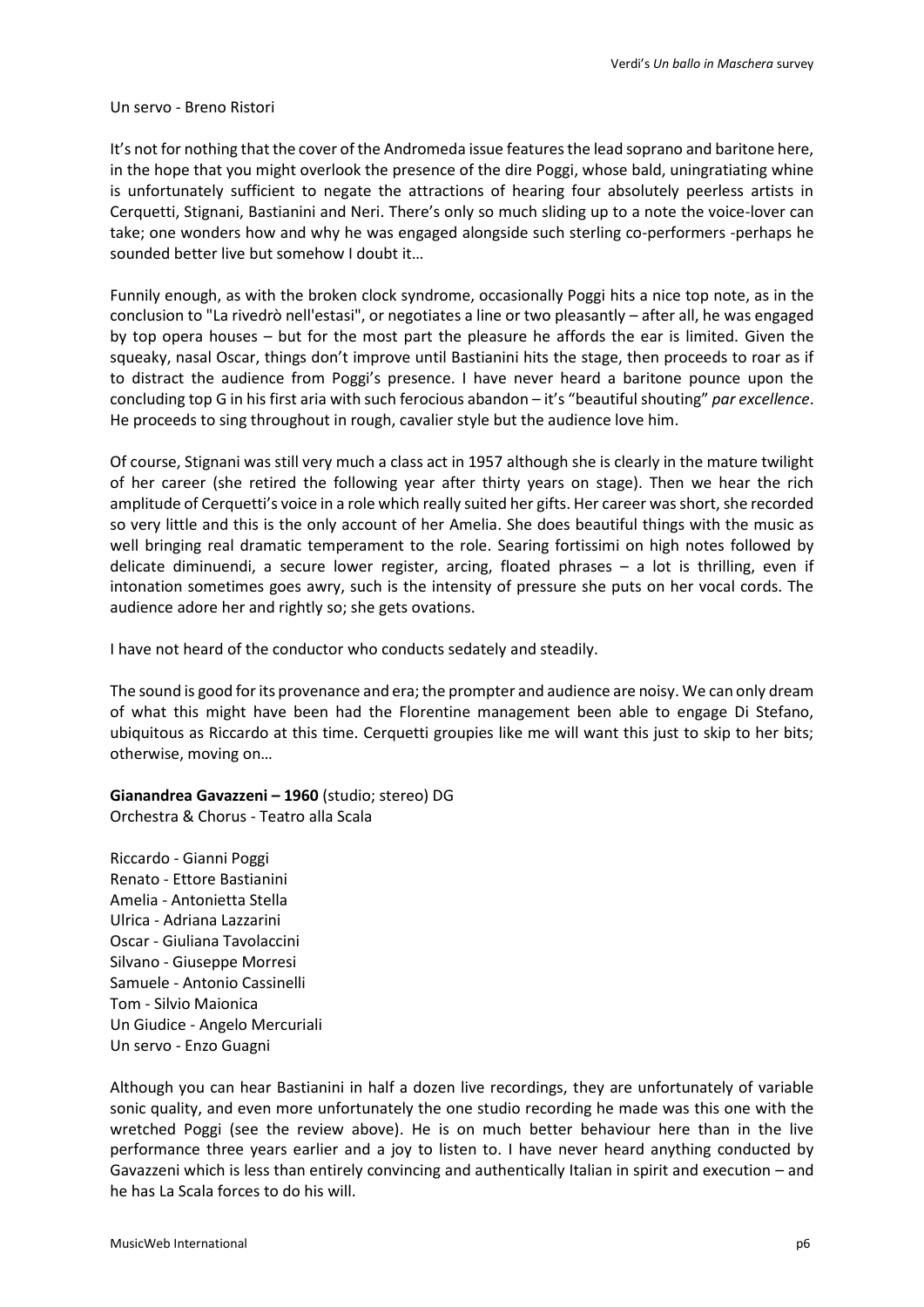The rest of the cast is just fair to middling. Best by far is Antonietta Stella, who had a strange soprano with a husky, cloudy middle but, incongruously, an impressively clear and powerful top (she's a great Maddalena with Corelli in the studio EMI *Andrea Chénier*). Lazzarini is generically convincing as Ulrica but is having an off-night; she lacks penetration in her lower register, turning throaty, and her top is screechy; there are many better. Giuliana Tavolaccini as Oscar has a fluttery, tweety-bird soprano leggiero.

This recording, despite being a DG production, seemed to drop out of sight and you, like me, can hazard a guess why. Again, if only they'd engaged Bergonzi. Moving on again…

**Georg Solti - 1960-61** (studio; stereo) DG Orchestra & Chorus - Santa Cecilia

Riccardo - Carlo Bergonzi Renato - Cornell MacNeil Amelia - Birgit Nilsson Ulrica - Giulietta Simionato Oscar - Sylvia Stahlman Silvano - Tom Krause Samuele - Fernando Corena Tom - Libero Arbace Un Giudice - Piero De Palma Un servo - Vittorio Pandano

Decca could hardly have assembled a starrier cast for this recording than we have here, but it should, in fact, have featured Björling. However, almost as soon as the sessions began, he fell out with Solti, was replaced by Bergonzi and sadly three months later he was dead. That substitution was no disaster, given how good Bergonzi is and it is speculated that Björling's alcoholism was at the root of Solti's frustration with him, as he was sadly incapable of performing. Beyond that, the over-riding question is whether Birgit Nilsson's huge, laser-voice is suited to the role of Amelia. A smart singer well aware of the limitations her voice imposed upon her suitability for certain parts, in Verdi she generally confined herself to Aida and Lady Macbeth, so the gentler Amelia, although still a spinto role, could be viewed as an experiment for the recording studio. As it turns out, the results are mixed. You can hear her deliberately reining her voice which tends to result in it having a plaintive, hooty, almost wailing quality which leads to some wavering intonation and makes the listener grateful when she opens up her sound again for the climaxes. Splendid though those wonderful top notes are, the ideal Verdi soprano must also have a firm, beautiful middle-voice sound and Nilsson just isn't comfortable in that region in this music; she never sounds completely steady or settled.

Something about this opera brought out the lyrical side in Solti; as with his later, second studio recording, his tempi are often leisurely and his phrasing leisurely, especially in the individual arias, but being Solti, there is no lack of drive or urgency in the more dramatic moments. The Santa Cecilia orchestra and chorus are on great form.

Bergonzi is in supple, youthful voice, with a faster vibrato and weaker low notes than later became the case but he sings with all the suavity and elegance we associate with him at his best. He also sings with great sincerity and passion in the famous Act 3 renunciation aria. MacNeil's big, bronze voice always carries a threat – I inevitably picture Amonasro or Jack Rance whatever he sings – but that makes Renato's homicidal tendencies more credible and MacNeil was always the real Verdian baritone McCoy – with ringing top notes but also the ability to lighten his voice when necessary.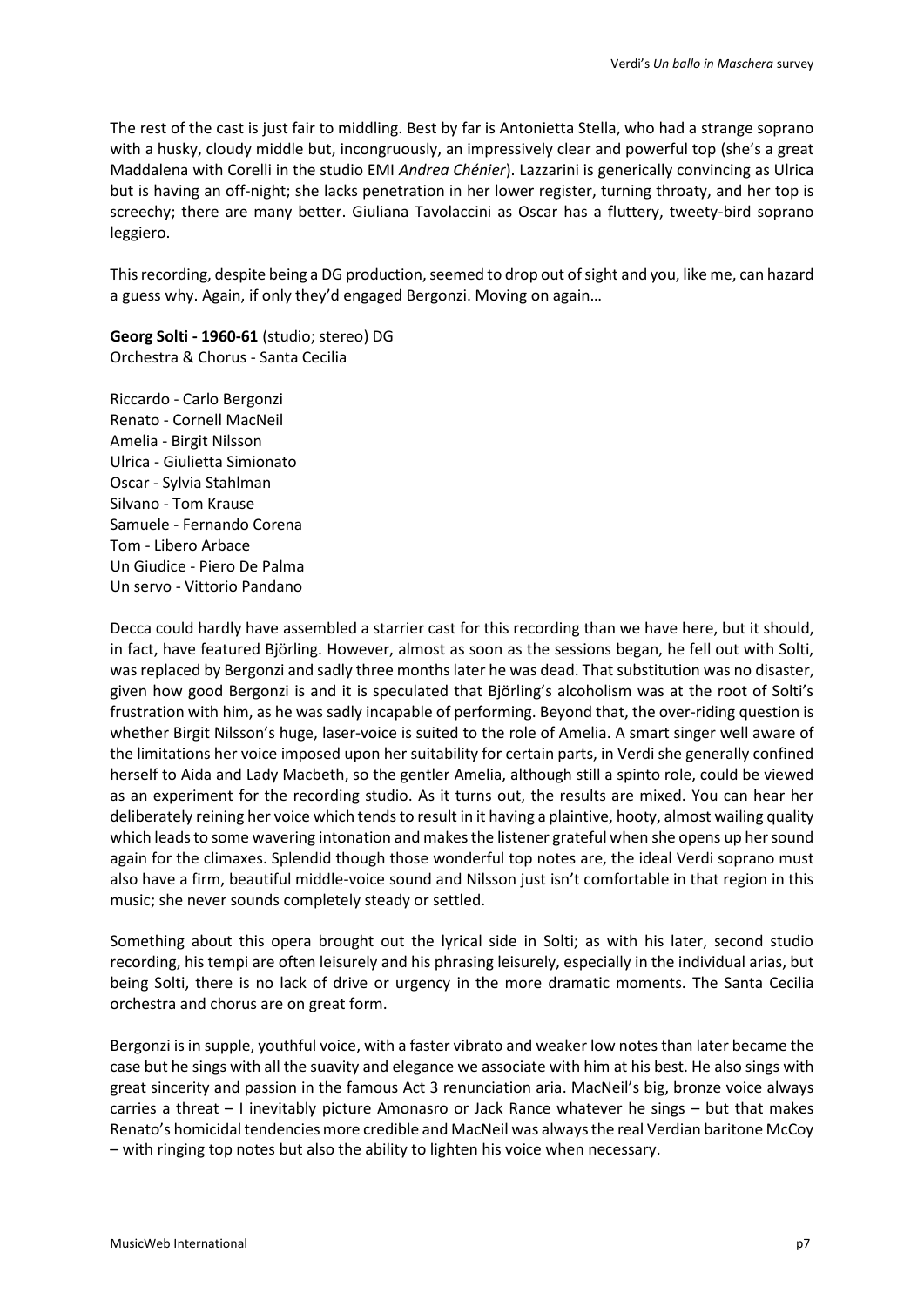Simionato is of course in many ways ideal as Ulrica, repeating the sterling performance she gave in the Callas recording. She, too, always has danger in her tone and she is fleeter that Barbieri in negotiating the leaps in her music. Silvia Stahlman is a neat, pretty, pleasing Oscar – one of the best, vivacious without being shrill or irritating.

So much about this recording is right that it seems churlish to jettison it because of Nilsson – an artist I adore, like all right-minded operaphiles, but in the right repertoire – and this isn't it.

**Oliviero De Fabritiis – 1961** (live radio broadcast; stereo) Urania; Myto; Arkadia Orchestra & Chorus - Teatro Comunale di Bologna

Riccardo - Carlo Bergonzi Renato - Mario Zanasi Amelia - Leyla Gencer Ulrica - Adriana Lazzarini Oscar - Dora Gatta Silvano - Franco Bordoni Samuele - Alessandro Maddalena Tom - Giovanni Foiani Un Giudice - Angelo Mercuriali

Bergonzi, in yet another recording of perhaps his favourite role, is as pleasing and dependable as ever, giving a performance virtually identical to his first studio recording above. In truth, excellent though he is here, you won't buy this just to hear him as Riccardo when you have the option of the later RCA studio version. No; the great and neglected Leyla Gencer must be the main attraction here for the opera aficionado. As she made so few commercial recordings, it is always wise to consider her live performances, as long as the sound is acceptable – and this is, supposedly being very narrow stereo, which is surprising for so early a live recording – but in my Urania issue it sounds more like doctored mono to me and is still nothing like as good as contemporary studio recordings, of course. It also seems to be a tape from a radio broadcast, as some crackle and airwave interference from other stations are intermittently audible – if you listen on headphones, unfortunately, in the background you can hear very faintly a band incongruously playing Riccardo out as he expires - and something happens about three minutes into track 2 of the second CD when the sound level suddenly drops and everything sounds distant – then it defaults to the previous reasonable level. Balances are sometimes a bit odd – the flute shrieks in your ear in the Prelude and the voices are recessed compared with the orchestra but it's by and large acceptable.

Gencer, is like Callas, not just in the sense that they were both great dramatic singing actresses but also in that they had predictably recurrent vocal flaws which pale into insignificance when considered alongside their impact on the listener. With Gencer, a glottal break and a vibrato which gets away from her to the detriment of intonation are occasionally problematic, but they are negligible when set against the soaring amplitude of her voice, the finely spun *fil di voce* pianissimi to rival Caballé and the intensity of her expression.

However, I could with some justification add another reason for acquiring this set and that is to hear the fine, virile Renato of Mario Zanasi. His is a neat, clean, youthful sound with that essentially lean, resonant sound peculiar to true Italian baritones. He is barely remembered now yet had a very successful career and sang at The Met; I first encountered him as Germont to Callas' Violetta in the live 1958 *La Traviata* from Covent Garden where, for all the beauty of his singing, he sounds too young to be Alfredo's father; here he is ideal and lends credibility to the idea of Riccardo and Renato being friends from boyhood. He is a real asset here and even gets a round of applause bigger than that given to Bergonzi for their first arias, then goes on to receive the biggest accolade of the evening for his scintillating "Eri tu". He sings it not as a baritone showpiece but like a man whose soul has been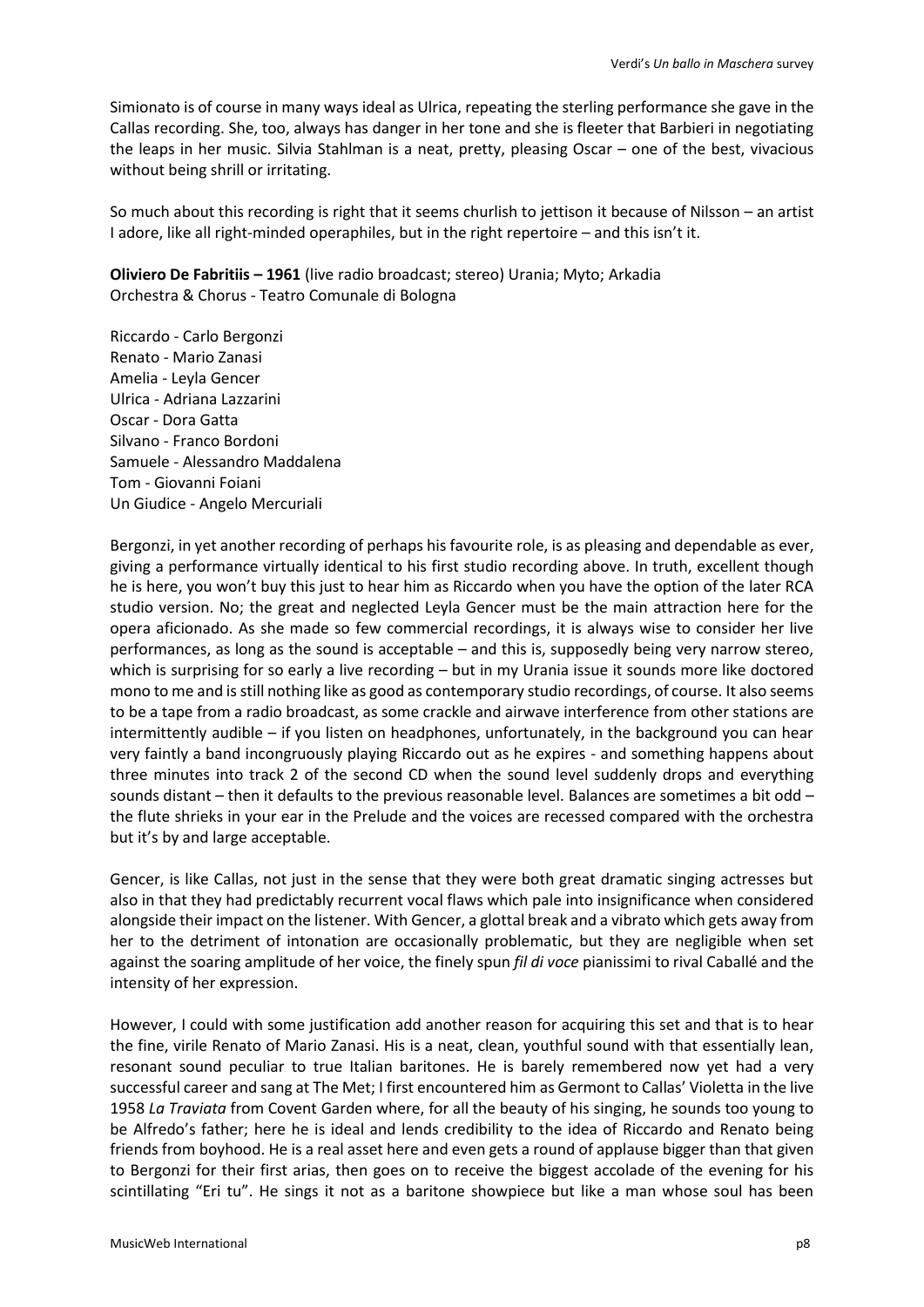wrenched from his body – superb vocal acting while retaining vocal integrity. Bergonzi seemed spurred on by his colleague's success to give an almost equally searing account of his big Act 3 aria – as intense as any and again, the audience responds accordingly.

There are no weaknesses in the supporting cast. The bass conspirators are very good. Dora Gatti is a pretty-voiced Oscar of no special distinction or character but perfectly pleasing and I was pleasantly surprised to find that Adriana Lazzarini is here in considerably better, steadier voice than she was the year before in the distinctly mediocre live performance under Gavazzeni (see above), even if her vibrato still spreads a bit on loud, high notes.

Oliviero de Fabritiis in the pit does everything right. Like Solti, he gives his singers time to breathe and emote. There are a few slips in co-ordination but nothing too serious; otherwise this is a beautifully gauged piece of conducting and the Bologna forces sound little inferior to their counterparts in Milan or Rome.

**Erich Leinsdorf – 1966** (studio; stereo) RCA Orchestra & Chorus - RCA Italiana

Riccardo - Carlo Bergonzi Renato - Robert Merrill Amelia - Leontyne Price Ulrica - Shirley Verrett Oscar - Reri Grist Silvano - Mario Basiola jnr. Samuele - Ezio Flagello Tom - Ferruccio Mazzoli Un Giudice - Piero De Palma Un servo - Fernandino Jacopucci

This was the first LP box set of opera I ever bought and I am imprinted with it, hence I am unable to assess it objectively but I think I was fortunate in my random choice, insofar as I remain convinced that it features the best exponents of every role, from the five principal singers down to the comprimario roles sung by such as Piero De Palma.

In his second studio recording, Bergonzi is both impassioned and refined in what was, perhaps, his best and favourite role, He chuckles urbanely in the laughing song, declaims his love for Amelia with real ardour and laments giving her up with deep sensitivity and plangent tone. Price is still in finest, smoky, soaring voice, Verrett grabs the role of Ulrica by the throat in an astonishing display of vocal bravura, Grist remains the finest Oscar on record, sounding pert and boyish while deploying her bright soprano to impeccable effect in her roulades, Merrill repeats the Renato he gave Toscanini twelve years earlier but with even more depth of characterisation and emotional involvement and the splendidly fruity bass Ezio Flagello reappears as one of the two conspirators.

While he could be routine, at his best, Leinsdorf was an inspirational conductor – witness key opera recordings such as his *Die Walküre* and several others, often with Leontyne Price – and this another unqualified success, even though Muti in 1975 (see below) perhaps pips him at the post for drama and variety.

This is in many ways a companion piece to another equally blessed recording also made by RCA a couple of years before with the same star soprano, mezzo and baritone under Schippers: the 1964 *La forza del destino*, which must always feature among the best versions of that opera. This is the recording I first reach for when I want to hear this opera.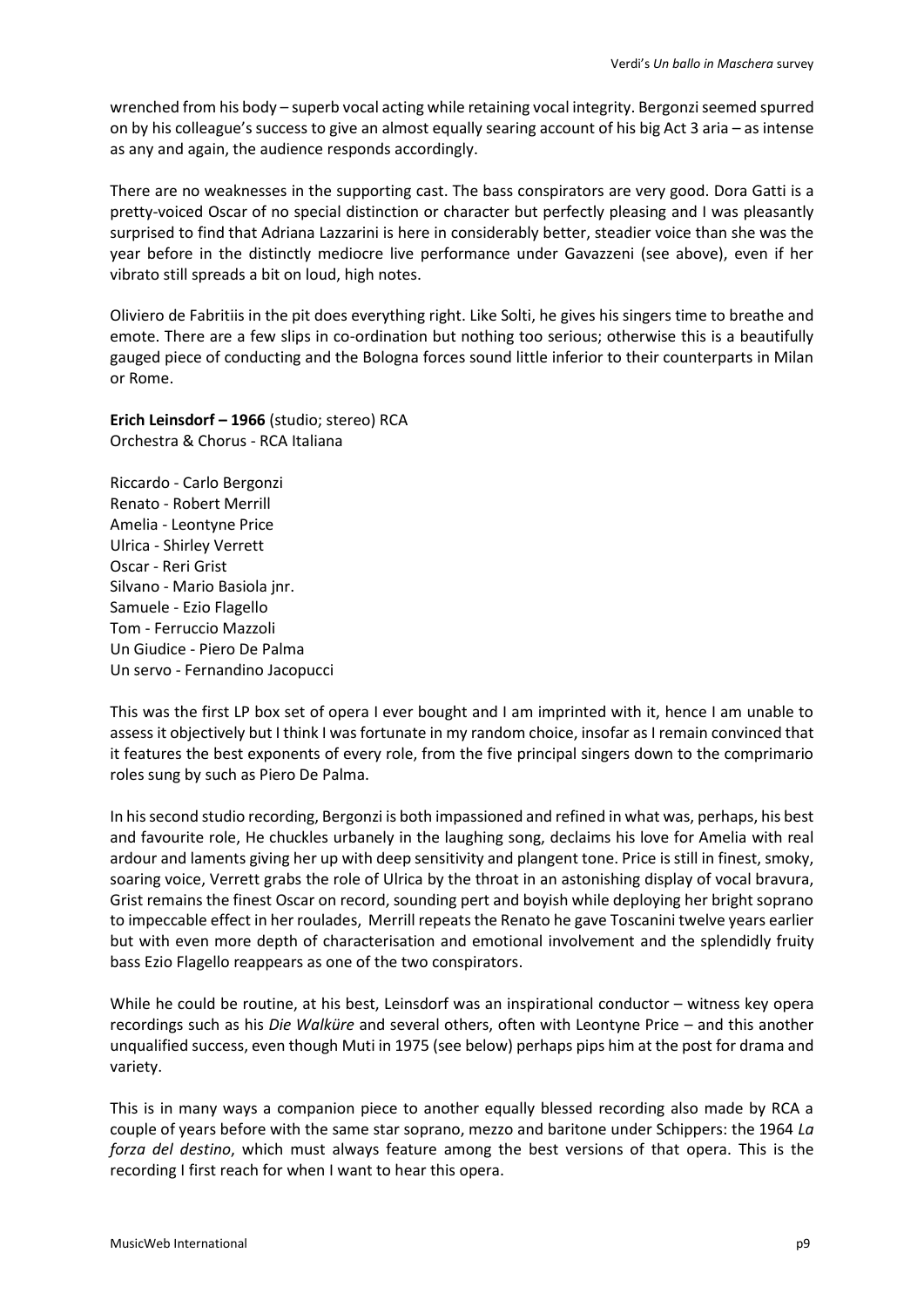**Bruno Bartoletti – 1969** (radio broadcast; mono) Premiere; Omega; Opera Depot Orchestra & Chorus - RAI Roma

Riccardo - Flaviano Labò Renato - Mario Sereni Amelia - Montserrat Caballé Ulrica - Erszébet Komlóssy Oscar - Valeria Mariconda Silvano - Giorgio Giorgetti Samuele - Mario Rinaudo Tom - Giovanni Gusmeroli Un Giudice - Gabriele De Julis

This is a hissy, cavernous-sounding radio broadcast in mono sound and is thus immediately disqualified from being a prime recommendation, but I include it for the excellence of the three principal singers. Every opera-lover knows Caballé, of course, but the excellent heroic tenor Flaviano Labò is perhaps familiar to collectors through one of only two commercial recordings he made of complete operas, the 1961 Don Carlo under Santini on the DG label (I am indebted to Jan Neckers for alerting me to the existence of the other, his Lucia di Lammermoor for Supraphon in 1968), which was in fact, which was in fact my top recommendation in [the survey](http://www.musicweb-international.com/classrev/2018/Jun/Verdi_Carlo_survey.pdf) I did a couple of years ago. The stentorian power and ringing resonance of his tenor are a joy but he doesn't quite pull off the "Laughing Song" as he lacks a whimsical chuckle and a smile in the voice.

I am also very fond of Mario Sereni's cultivated baritone; he made quite a few studio recordings, amongst which the best known are Serafin's *La Traviata*, Mehta's *Aida* and Schippers' *Ernani* – then there is the live Callas *La traviata* in Lisbon. He delivers a splendidly saturnine "Eri tu" to rival Bastianini and Merrill. Despite the poor sound, you may still straightaway hear from their opening arias that both tenor and baritone have terrific voices with startlingly good and powerful top notes. We just don't hear singing like that any more. The Oscar is new to me but she is a very lively, positive singer who really goes full-voice for her coloratura and thus in her enthusiasm occasionally nearly falls off – but I much prefer that to a mechanical, small-voiced tweety-bird playing safe. Everybody here is singing out as if there were an audience in front of them and Bartoletti's direction, too, is much more animated and expansive than in his studio recording, reviewed next below.

Unfortunately, the Ulrica is not up to their standard. Erszébet Komlóssy is a wobbly belter – quite a disappointment and indeed something of an embarrassment, in fact. At least her lower register is as scary as her singing.

So how about our diva? She is at her absolute vocal peak and could sing most things, but is this the role for her? She makes her first entrance as if it is, sweeping in and singing in the grand manner, complete with her characteristic glottal break and not for one minute do I hear Amelia, only Montserrat and after hearing in this role so many creamy-voiced sopranos, I find Caballé chesty and matronly for all her skill. She makes freer use of her lower register than I have heard her do elsewhere, her breath control in "Morrò" is admirable and the famous pianissimi top notes are judiciously applied. In the face of such vocal accomplishment, others may feel differently but, in any case, this can only be a supplement for fans.

**Bruno Bartoletti – 1970** (studio; stereo) Decca Orchestra & Chorus - Santa Cecilia

Riccardo - Luciano Pavarotti Renato - Sherrill Milnes Amelia - Renata Tebaldi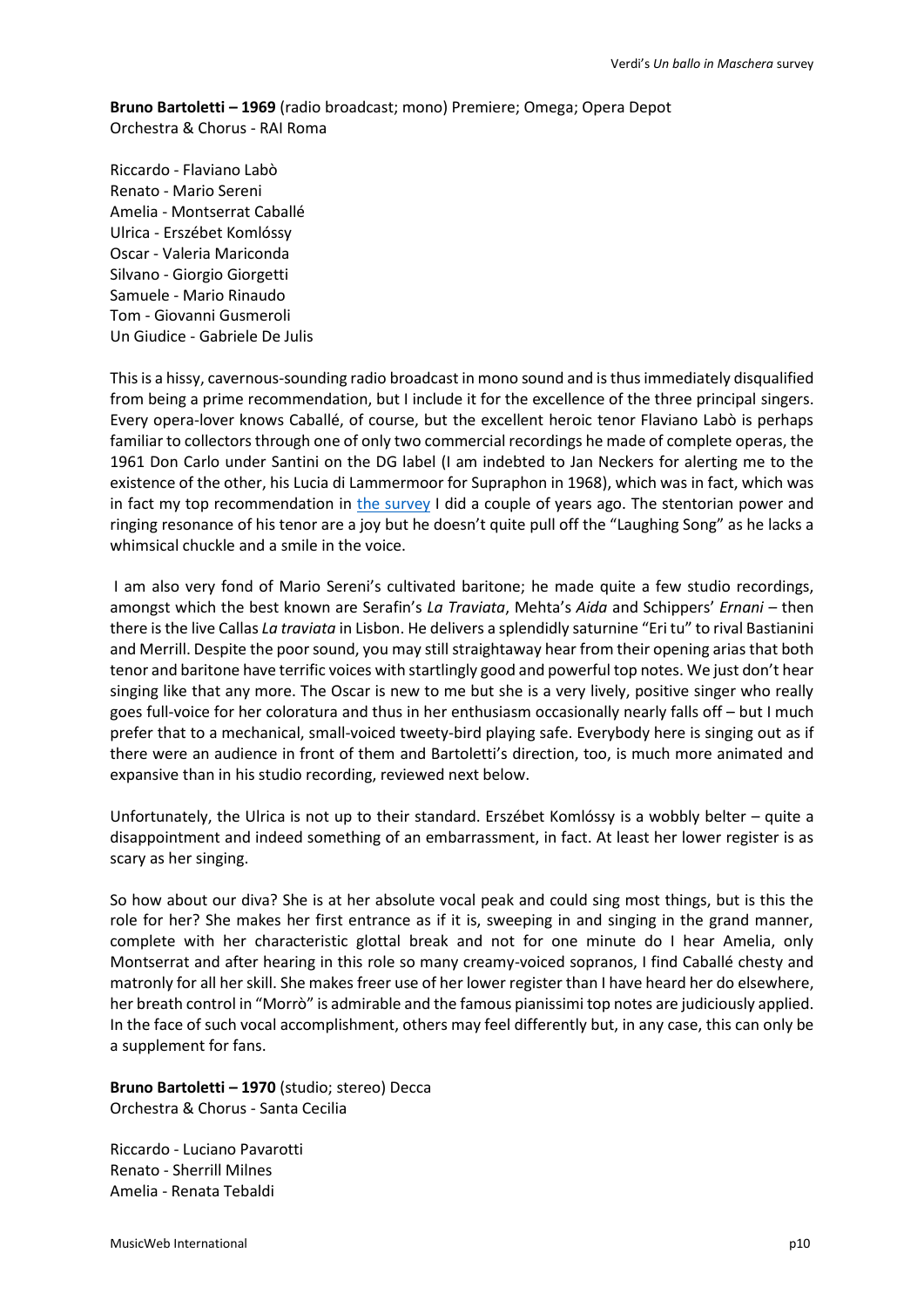Ulrica - Regina Resnik Oscar - Helen Donath Silvano - José van Dam Samuele - Leonardo Monreale Tom - Nicola Christou Un Giudice - Pier Francesco Poli

Sadly, this was an ill-advised recording as neither Tebaldi nor Resnik were any longer up to their roles by this stage of their respective careers, and while Pavarotti was of course in splendid voice – ideal for portraying callow rogues such as the Duke of Mantua - his interpretation of Riccardo had not yet matured to the level we hear in his 1983 recording for Solti, where he delineates the character's complexities with much more subtlety. We can still luxuriate in the youthful brilliance of his tenor, however, even if his expression is a bit rudimentary. Otherwise, that leaves Milnes and Donath to provide the main vocal pleasure here. Milnes' effulgent baritone is in similarly sappy condition – after all, this was fifty years ago as I write – and he revels in the long line, sustained high note and opportunities for both rage and pathos on the role of Renato; his "Eri tu" is a passionate outpouring, concluding tenderly - Pavarotti could have taken some lessons from him in vocal acting; his later recording is much better in that regard. Donath is light, bright and charming – warm and devoid of the shrillness which too often afflicts this role.

There is a strange hoarseness in the middle Tebaldi's voice and some top notes are harsh and effortful, but at other times – in the first half of "Ma dall'arido stelo divulsa" and the last melancholy duet with Riccardo, for example - she recovers some of her old form and she still has a serviceable lower register to delve into. Resnik, too, evinces traces of the voice "which once moved heaven and earth" but even though neither she nor Tebaldi was yet fifty, they sound superannuated and when they are in ensemble juxtaposed with Pavarotti, the contrast is not pretty.

Bartoletti doesn't sound very interested or involved in proceedings, providing routine, rum-ti-tum accompaniments. The sound is fine if at times a bit over-resonant in ensemble. That matters little because this is not in the running.

### **Riccardo Muti – 1975** (studio; stereo) EMI

New Philharmonia Orchestra; Chorus of the Royal Opera House Covent Garden & Haberdashers' Aske's School Girls Choir

Riccardo - Plácido Domingo Renato - Piero Cappuccilli Amelia - Martina Arroyo Ulrica - Fiorenza Cossotto Oscar - Reri Grist Silvano - Giorgio Giorgetti Samuele - Gwynne Howell Tom - Richard Van Allan Un Giudice - Kenneth Collins

First, the playing of the New Philharmonic here is especially praiseworthy: impassioned, sonorous and vigorous. Muti hasn't made so many Verdi recordings but they are nearly always vibrant and I particularly admire the way he so often applies rubato judiciously but is also able to whip up excitement in the faster passages. He even finds more poetry in the music than, say, the otherwise excellent Leinsdorf. The Chorus of the Royal Opera House, too, are really committed, especially the male voices. Final evidence of Muti's ability to inspire and bring out the best in his artists is how he galvanises Cappuccilli, who could often be a bland and lazy singer, into injecting both passion and nuance into his portrayal of Renato. He might not have the most beautiful of baritones and his vocalism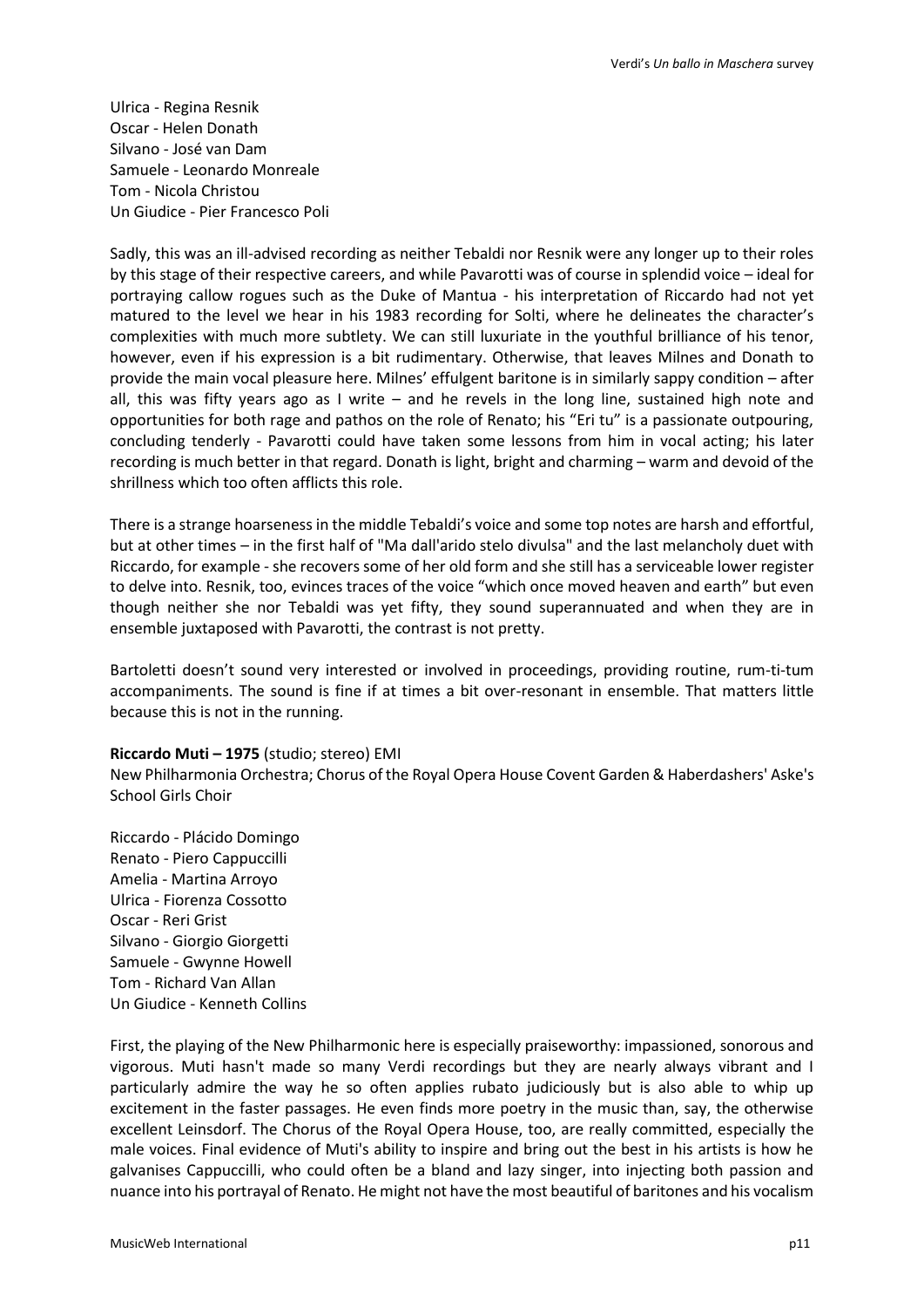doesn't make the heart sing like Merrill but this is a more deeply felt performance than he sometimes delivered: sturdy, impassioned and long-breathed.

In fact, all the cast members are excellent. Riccardo fits Domingo like the proverbial glove and his voice was in finest estate in 1975. He doesn't quite inflect the text with Bergonzi's memorability but his rich, plangent tones caress Verdi's melodic lines and I have never heard his top notes more ringingly secure. Grist repeats her assumption of the strangely sexless Oscar with slightly less assurance than in 1966 for Leinsdorf - the voice is a little shriller and more brittle - but it is still a charming, vivacious account. A pity she isn't permitted the reprise of "Saper vorreste". Gwynne Howell contributes the best conspirator Samuel on record and Cossotto is as formidable, stentorian (it must be admitted) monochrome an Ulrica as might be expected, with terrific low notes.

Previous reviewers have complained of a certain facelessness about Arroyo's Amelia. I can't deny that she is marginally less involved than Leontyne Price and certainly pales alongside Callas (who doesn't?) but the sheer amplitude of her spinto soprano, filling Verdi's long phrases, is hugely satisfying and it is untrue to claim that she is bland. The voice per se is in some ways peerless and sounds better and better as the years pass - but I'm an inveterate devotee. Her final agonised duet with Domingo just before his stabbing with the solo violin trilling its waltz blithely and the viola groaning its warning underneath is superb. The concluding ensemble is the most effective I have heard.

I was weaned on the Leinsdorf recording but I recognise that Leinsdorf is both less subtle and even less thrilling than Muti here, so this set represents an excellent option and no-one who had it as their sole version would need feel short-changed. The sound of this 1975 recording was always excellent and was even that was improved by its latest remastering for CD.

**Colin Davis – 1978** (studio; stereo) Philips Orchestra & Chorus - Covent Garden

Riccardo - José Carreras Renato - Ingvar Wixell Amelia - Montserrat Caballé Ulrica - Patricia Payne Oscar - Sona Ghazarian Silvano - Jonathan Summers Samuele - Robert Lloyd Tom - Gwynne Howell Un Giudice - Robin Leggate

I suggest in my comments above on the Bartoletti recording that Caballé and the role of Amelia are not an ideal fit and there is nothing about this studio version nearly a decade later which changes my mind. Similarly, Ingvar Wixell, although a fine singer, never had a real Verdi baritone. Nonetheless, not everybody will be of my opinion and this appears to have all the hallmarks of a quality production plus lovely analogue stereo sound, two star singers supported by a fine cast including the two best British basses of their generation making a perfect pair of villains.

Furthermore, this is one of those roles which does not unnecessarily tax Carreras' lovely tenor; like Bergonzi and Pavarotti, his was not a trumpet sound but more lyrical and here he is at his youthful best, evincing that special note of pathos and warmth which distinguished his singing. His top notes are secure and there is none of the strain or loosening of vibrato which later afflicted his voice; the music suits his vocal lay-out ideally.

My problems start with Wixell's Renato; he sings neatly and expressively but his tone is by no means Italianate, with its fluttering vibrato and hard, nasal timbre and constricted top notes; compare him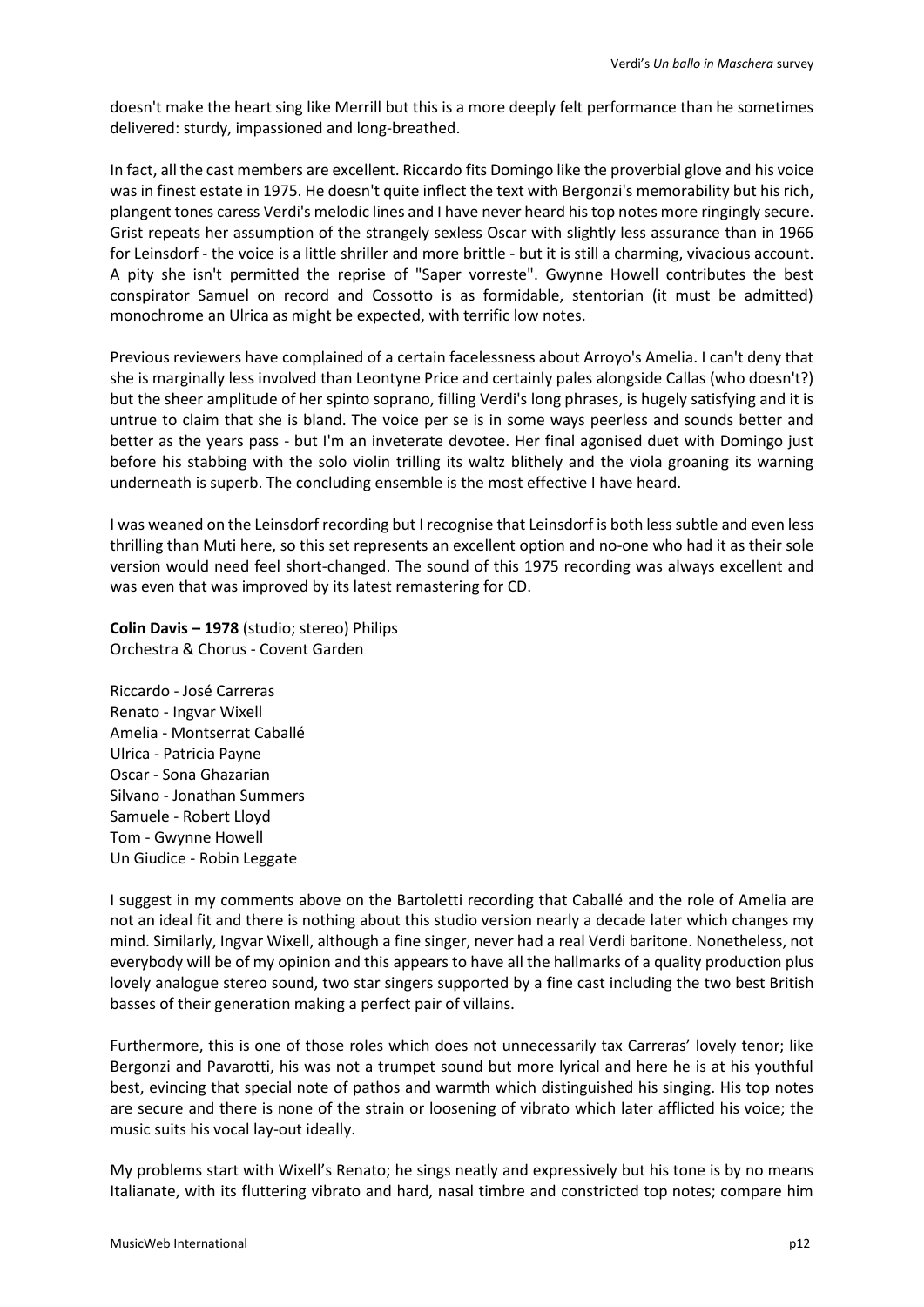with Bastianini or Merrill and you'll surely hear what I mean. As I say above, nor, once again, am I at all convinced by Caballé as Amelia; she sounds positively matronly here and is off form, beginning "Ecco l'orrido campo" all over the shop, intonation-wise, her glottal break is pronounced and her top notes harsh – at times, she simply shouts. Frankly, she sounds sloppy and ill-prepared, as if she is winging it. Compared with the soaring purity of the two Prices' singing, she is not at all satisfactory.

Patricia Payne is a dull, laboured, unsteady Ulrica with poor intonation and very indistinct Italian diction. Ghazarian is arch and clumsy. Neither is up anywhere up to the standard of singers such as Verrett and Simionato or Battle and Grist respectively.

I like Davis' flexible, mercurial conducting; he applies rallentando quite often in the arias but Verdi can take that and he's no slouch in the *stretti*. Otherwise, this is a disappointing set, one only for Carreras' admirers; you can do better.

**Claudio Abbado - 1979-80** (studio; stereo) DG Orchestra & Chorus - Teatro alla Scala

Riccardo - Plácido Domingo Renato - Renato Bruson Amelia - Katia Ricciarelli Ulrica - Elena Obraztsova Oscar - Edita Gruberova Silvano - Luigi De Corato Samuele - Ruggero Raimondi Tom - Giovanni Foiani Un Giudice - Antonio Savastano

A combination of my abiding aversion to Renato Bruson's baritone (see my review of his performance in the second Solti recording, below), my dislike of Gruberova's squeezed, pouty sound and my fear that even by this comparatively early stage of her career Ricciarelli would be overparted as Amelia, long prevented me from sampling this but embarking on this survey obliged me to make its acquaintance.

This was clearly DG's answer to Muti's EM recording and they share the same lead tenor. Domingo is thus in competition with himself and simply repeats his sterling assumption of the role of Riccardo. He makes a lovely job of his "Laughing Song", is deeply moving and impassioned when he renounces any claim upon Amelia and is generally in finest voice throughout. After that, not a single one of the cast is as good Muti's. To be fair, Bruson sounds better here than he does for Solti a few years later (see next review) but I still do not warm to his cloudy baritone. Obraztsova is often accused of being crude and aggressive but Ulrica is hardly a role which calls for finesse and her hard tone matters little here; her scary lower register is apt but her shrieky top notes are more problematic and her registers are not as smoothly integrated as Cossotto's or Verrett's.

I am often in two minds about Ricciarelli. The limpid beauty of her soft singing makes her a sympathetic, touching Amelia but there is a fundamental weakness to her vocal production, resulting in thin, under-nourished tone with a slow, pulsing quality, preventing her from being able to soar aloft on those long, legato phrases in the way creamier, more powerful sopranos can. Thus, she sings "Morrò" very beautifully and affectingly but earlier the more taxing and dramatic aria, when she is seeking the herb of forgetfulness, betrays her fallibility and the climax stretches her painfully; the top A is flat, the ensuing phrase is off-key and her voice is simply not big and grand enough to carry it off.

On the credit side, you immediately notice the sensitivity and subtlety of Abbado's conducting and the warmth of both the orchestral playing and the recorded sound – but that is not enough.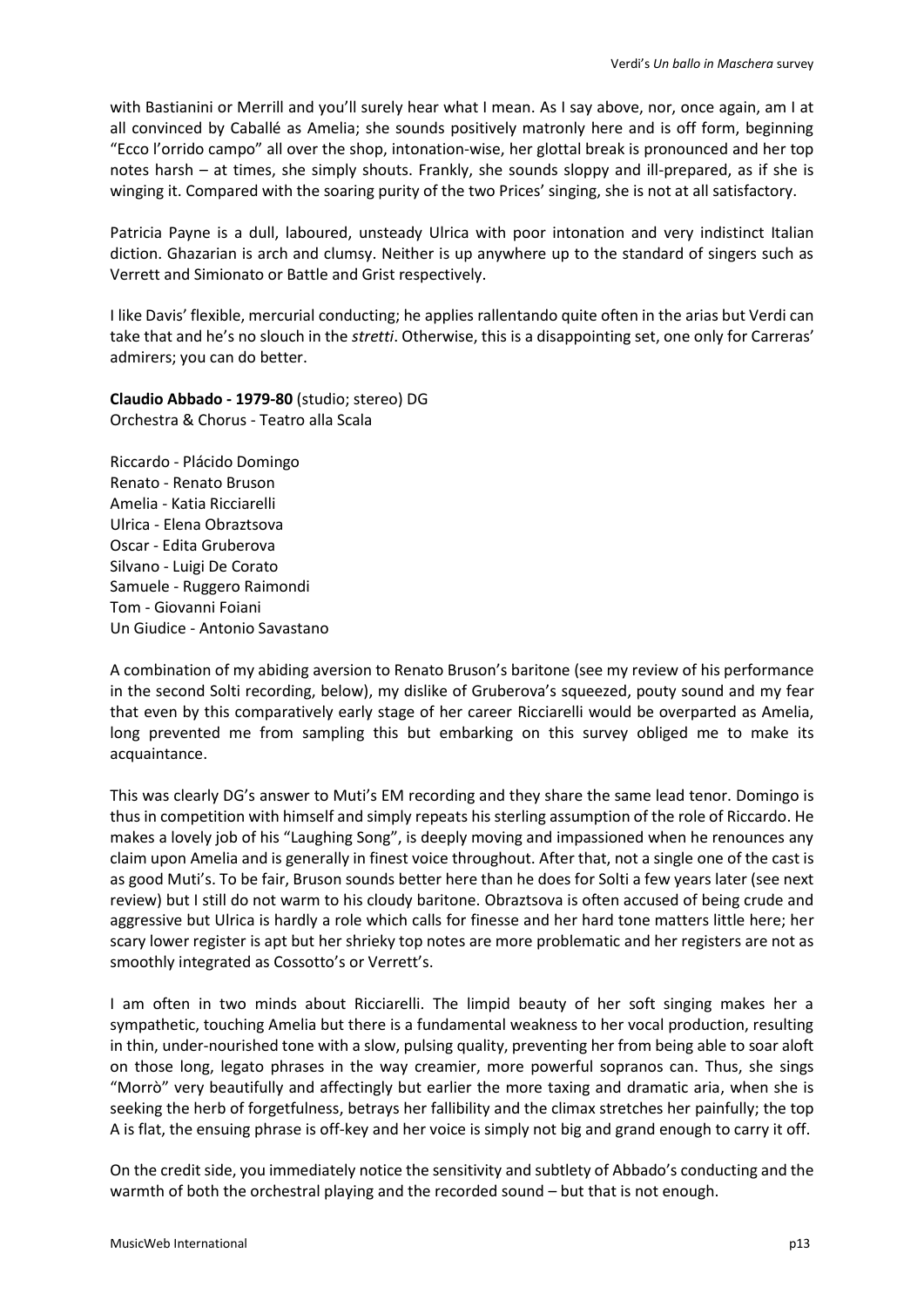#### **Georg Solti - 1982-83** (studio; digital) Decca

National Philharmonic Orchestra; London Opera Chorus - Junior Chorus of the Royal College of Music

Riccardo - Luciano Pavarotti Renato - Renato Bruson Amelia - Margaret Price Ulrica - Christa Ludwig Oscar - Kathleen Battle Silvano - Peter Weber Samuele - Robert Lloyd Tom - Malcolm King Un Giudice - Alexander Oliver

As with the previous recording above, my lack of taste for Bruson's baritone long kept me away from this recording but the allure of the conductor and the rest of the cast eventually overcame my reluctance. Once again, Solti confounds the lazy aspersion cast on him by the prejudiced that he is all "slam-bam" and hyperactivity by conducting in a much more careful and reflective manner than – to take an obvious example of a supposed speed-merchant – Muti. This gives his two supremely lyrical lead singers time to caress the music with their voices. Both Pavarotti and Margaret Price are at the top of their game and must have appreciated Solti's consideration. The opening of "Ma dall'arido stelo divulsa" is arrestingly slow – until you hear how Price takes advantage of the pace to wring every ounce of feeling from the music. The contrast with fast sections, when Amelia fears being interrupted in her mission and Riccardo's arrival, is telling. Solti also has the brilliant and charming Kathleen Battle, whose Oscar rivals Reri Grist's, and a very interesting choice of Ulrica in Christa Ludwig. I have expressed my personal reservations concerning Bruson's baritone elsewhere – in particular his obtrusive vibrato, weak low notes, husky timbre and suspect intonation – but others seem not to hear what I perceive as flaws.

It is immediately apparent that Pavarotti now inhabits the role of Riccardo in a manner which escaped him a dozen years earlier; he might not have been the best stage-actor but he brings his words emotions alive so much more vividly here simply through vocal means. There is much more of a lilt and chuckle in his lighter arias but he rises magnificently to the moments of high drama. My only gripe is that habit he acquired of ending some phrases with an emphatic "uh"!

Margaret Price did not have the biggest soprano but the vibrancy of her tone gives her soprano wings, her top notes are lasers, and she can float a long, Verdian line. Her pure, lyrical timbre matches Pavarotti's well; she is much better to the role of Amelia than Caballé, I think.

Christa Ludwig is here in her mid-50's's and makes a distinctive Ulrica. She is aided by one of the most massively dark and brooding introductions to her opening incantation I have heard – and again, Solti gives her time to relish the text. There is a bit of wear and beat in her tone but she carries it off with distinction, displaying a resonant, intact lower register. Two British basses are fine conspirators. The Silvano is undistinguished but that matters little.

If I liked Bruson more this would be among my top choices. If you do, there is nothing to prevent you preferring this above virtually any other recording, especially as the Decca sound is so fine.

**Claudio Abbado – 1986** (live radio broadcast; digital) Orfeo Orchestra & Chorus - Wiener Staatsoper

Gustavo III - Luciano Pavarotti Renato - Piero Cappuccilli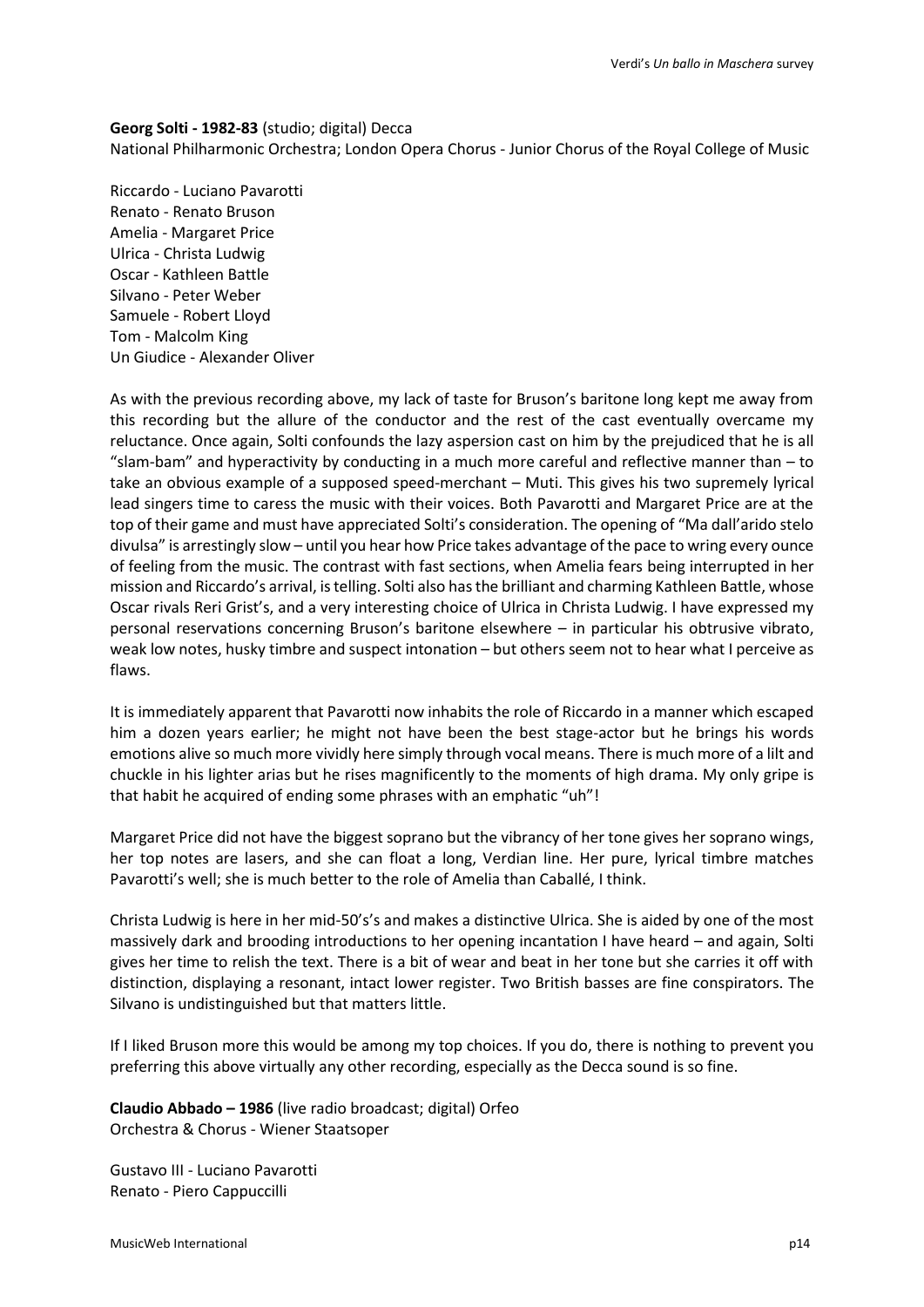Amelia - Gabriele Lechner Ulrica - Ludmilla Schemtschuk Oscar - Magda Nador Cristiano - Georg Tichy Horn - Franco De Grandis Ribbing - Goran Simic Un Giudice - Alexander Maly Un servo - Franz Kasemann

(Modified fro[m my previous review\)](http://www.musicweb-international.com/classrev/2016/May/Verdi_ballo_C907162I.htm)

Clearly the most attractive aspect of this live broadcast is the presence of Luciano Pavarotti in fine, ringing voice, but also often singing softly to adumbrate the pathos and dignity of the protagonist's sensibilities. This is the "Swedish version", as Verdi and librettist Somma intended before the censors forced them to switch the location to colonial Boston.

This also marked the debut of Austrian soprano Gabriele Lechner at only 25 years old. According to the booklet essay by Oliver Láng, critics declared that a new star had been born and hailed her "brilliant top register and her beautiful piano singing"; I am less comfortable with that encomium mainly because I find her sometimes shrill and her intonation often variable, although she certainly throws herself into the role convincingly. Piero Cappuccilli was evidently something of a favourite with the Viennese public and receives thunderous applause for an "Eri tu" which to my ears, is relentlessly bawled and typical of his bland, default approach throughout; perhaps you had to be there. Magda Nádor is a poor Oscar- flat, unsteady and charmless.

In compensation, Ludmila Schemtschuk sings a solid, steady Ulrica and Pavarotti crowns his performance with a touching death scene in which he deploys a beautifully controlled piano and proves that he was still in best voice just past his fifty-first birthday. Abbado conducts with sweep and sensitivity and the orchestra and chorus sound first class.

The sound is very good, slightly reverberant and redolent of a large theatrical space rather than the rather close studio we are perhaps too used to.

Unless you particularly want to hear "Lucky Luciano" in top form singing a favourite role live, this cannot in all conscience be recommended over other live broadcasts and, in any case, Pavarotti made two, previous studio recordings reviewed above.

**Herbert von Karajan – 1989** (studio; digital) DG Wiener Philharmoniker; Wiener Staatsoper

Gustavo III - Plácido Domingo Anckarström - Leo Nucci Amelia - Josephine Barstow Ulrica - Florence Quivar Oscar - Sumi Jo Cristiano - Jean-Luc Chaignaud Ribbing - Kurt Rydl Horn - Goran Simic Minister for Justice - Wolfgang Witte Amelia's servant - Adolf Tomaschek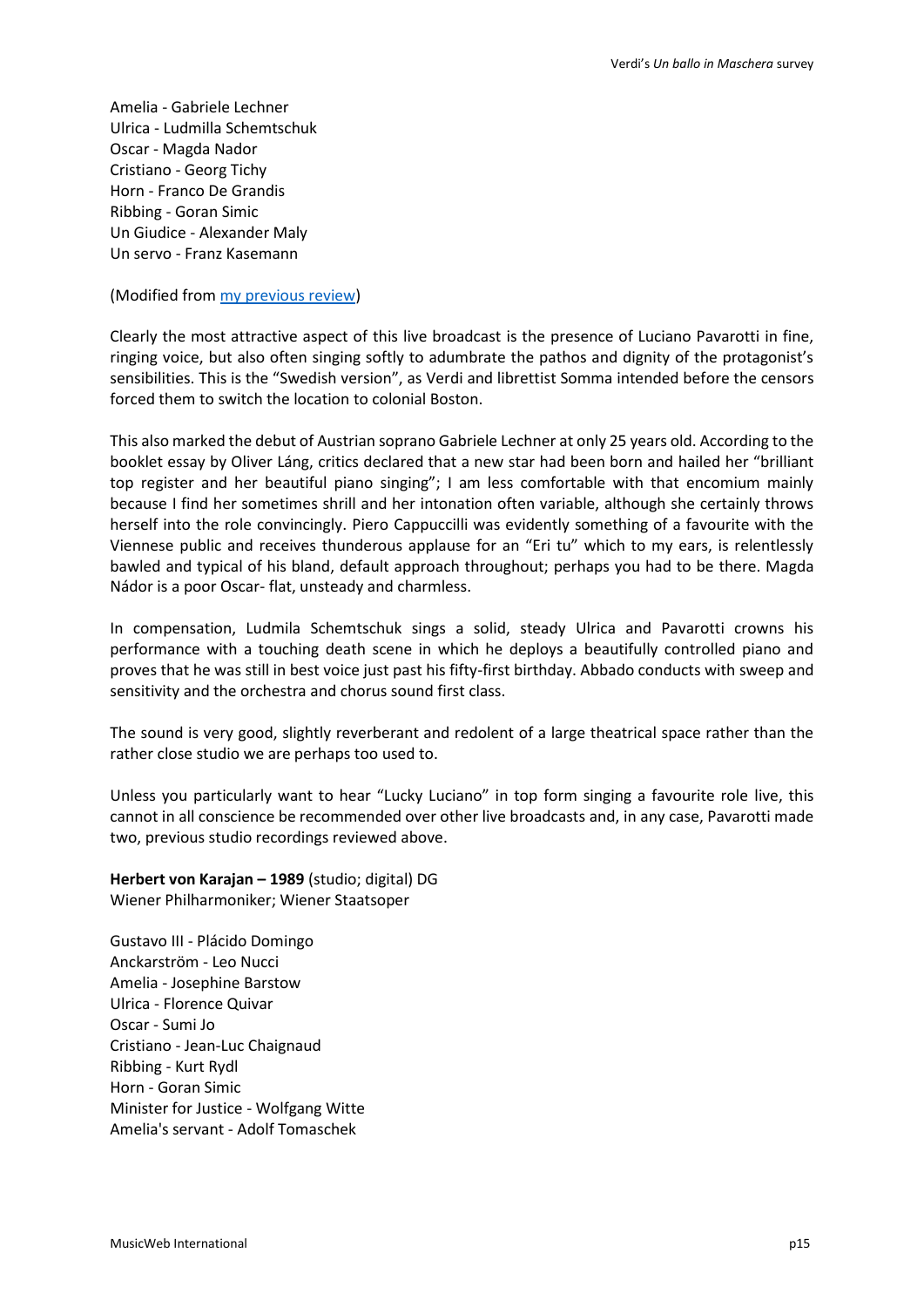I came very late to this recording, having been put off it by some very lukewarm reviews, my abiding dislike of Leo Nucci and my experience of Josephine Barstow's abysmal recital album made shortly after this record, about which my review was decidedly ungallant.

I am happy to recant regarding her Amelia here: yes, the voice is very dark and sometimes her Italian is a bit occluded, but the beat which sometimes marred her singing is mostly absent or subdued and she is, as one might expect of a "singing actress", highly involved and dramatic. Her soft singing is often beautiful in its own right, especially in "Morrò", where she floats a lovely, final top B. She might not have the amplitude and tonal gleam of Arroyo, Callas or Leontyne Price but this is surely no mean account of a seminal Verdi role and her flaws have been exaggerated by some previous reviewers presumably those who dislike the Callas style of voice and delivery and prefer a singer of the Margaret Price type, both of which I have time for.

Another - almost undisputed - success here is the warmth and expressiveness of Domingo's Gustavo, surely one of his finest recordings. The top B flat is ample, the legato fluid and the involvement exemplary. He might not convey desperation as successfully as predecessors like Di Stefano and Bergonzi but as singing per se this is really admirable. His duet with Barstow near the gallows is a highlight; both are on top form.

The final indubitable winner is Sumi Jo's pure, sparkling Oscar in what can be an irritating role especially when sung too winsomely. She is a delight without being saccharine and of course despatches her coloratura with crystalline aplomb.

We enter more debatable territory with Nucci's Renato. He has already acquired the terrible habit of approaching most of his high notes with a fourth or even a fifth interval hoick up to them and seems congenitally incapable of meeting a big note head on, almost always sliding up to it - a wearisome tic. He gets to his top F or G eventually, then bleats it ferociously, the vibrato loosening alarmingly. He also tends to yell when he wants to convey rage and misses the coiled intensity of singers like Merrill and Gobbi. As such he is never more than barely adequate and a blot on the set. The comprimario tenor who sings the Judge is terrible, too. The brace of villainous basses is fine and the brief appearance of elegant French baritone Jean-Luc Chaignaud as Cristiano a welcome one.

Which, in the roster of singers, leaves Florence Quivar's Ulrica. OK, she does not have the heft and amplitude of Cossotto, Ludwig, Barbieri or Verrett but she sings neatly, steadily and intelligently, with considerable focus in her lower register, characterising credibly and by no means letting the side down; this is certainly the best I've heard her. She was, after all, a constant presence at the Met for many years and no slouch in big mezzo roles.

Regarding Karajan's conducting, the VPO plays exquisitely and although there are times when proceedings really are too leisurely and lingering, much of the time one is struck by the shaping of the phrasing. Low points are the Johann Strauss swooning in the oddly dreamy, rhapsodic overture and "Di' tu se fedele", which drags, but mostly the playing reaches the standard typified by the three immensely dramatic, wholly together, punched chords which open Ulrica's scene - thrilling.

Buy the original issue with the terra cotta-Harlequin packaging if you can; it provides a quadrilingual libretto, missing in later issues.

**Carlo Rizzi – 1995** (studio; digital) Teldec Orchestra& Chorus - Welsh National Opera

Riccardo - Richard Leech Renato - Vladimir Chernov Amelia - Michele Crider